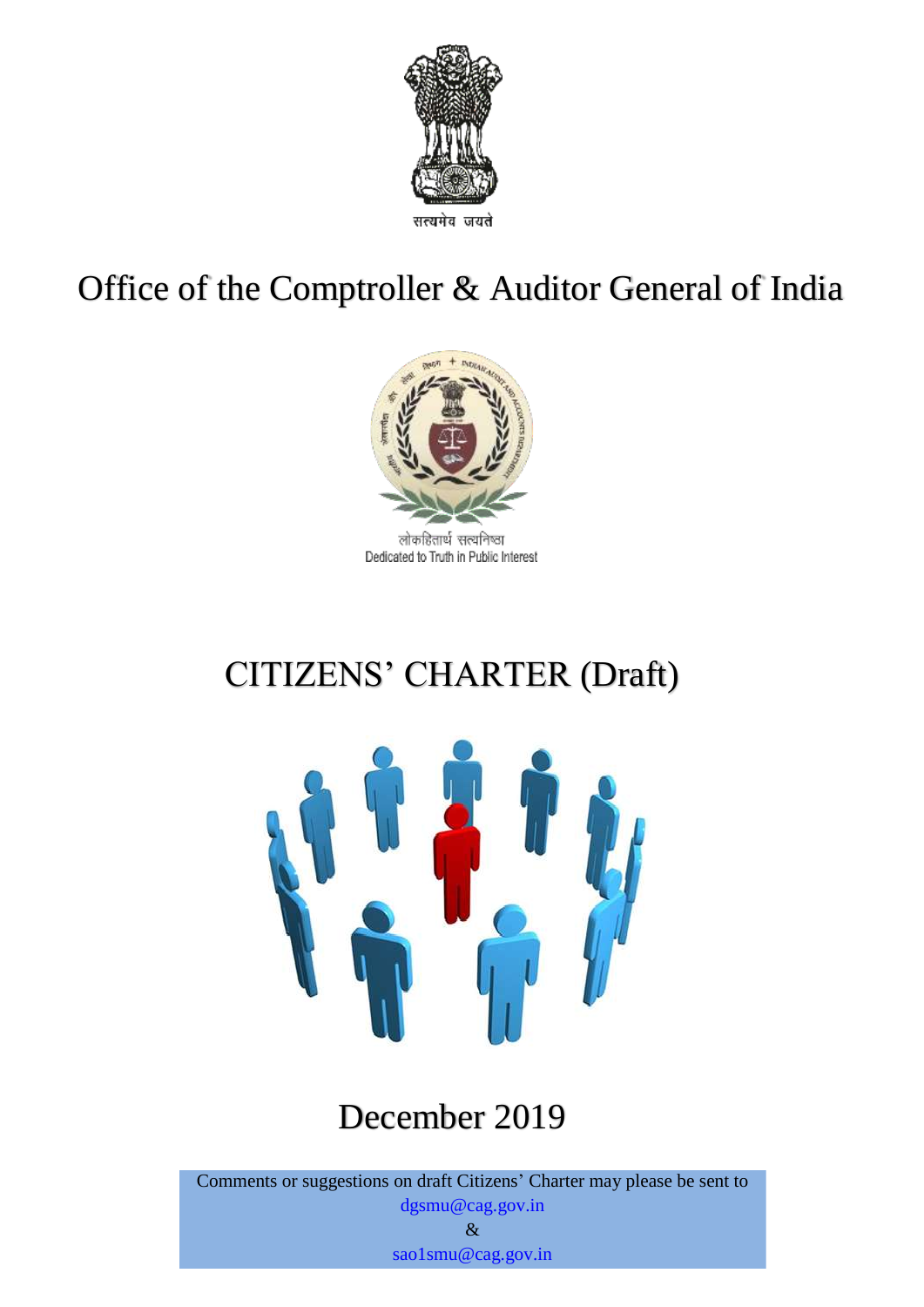## Citizens' Charter (Draft) Office of the Comptroller and Auditor General of India 9, Deen Dayal Upadhyaya Marg, New Delhi-110124

#### **Vision**

The vision of SAI India represents what we aspire to become: We strive to be a global leader and initiator of national and international best practices in public sector auditing and accounting and recognised for independent, credible, balanced and timely reporting on public finance and governance.

#### **Mission**

Our mission enunciates our current role and describes what we are doing today: Mandated by the Constitution of India, we promote accountability, transparency and good governance through high quality auditing and accounting and provide independent assurance to our stakeholders - the Legislature, the Executive and the Public - that public funds are being used efficiently and for the intended purposes.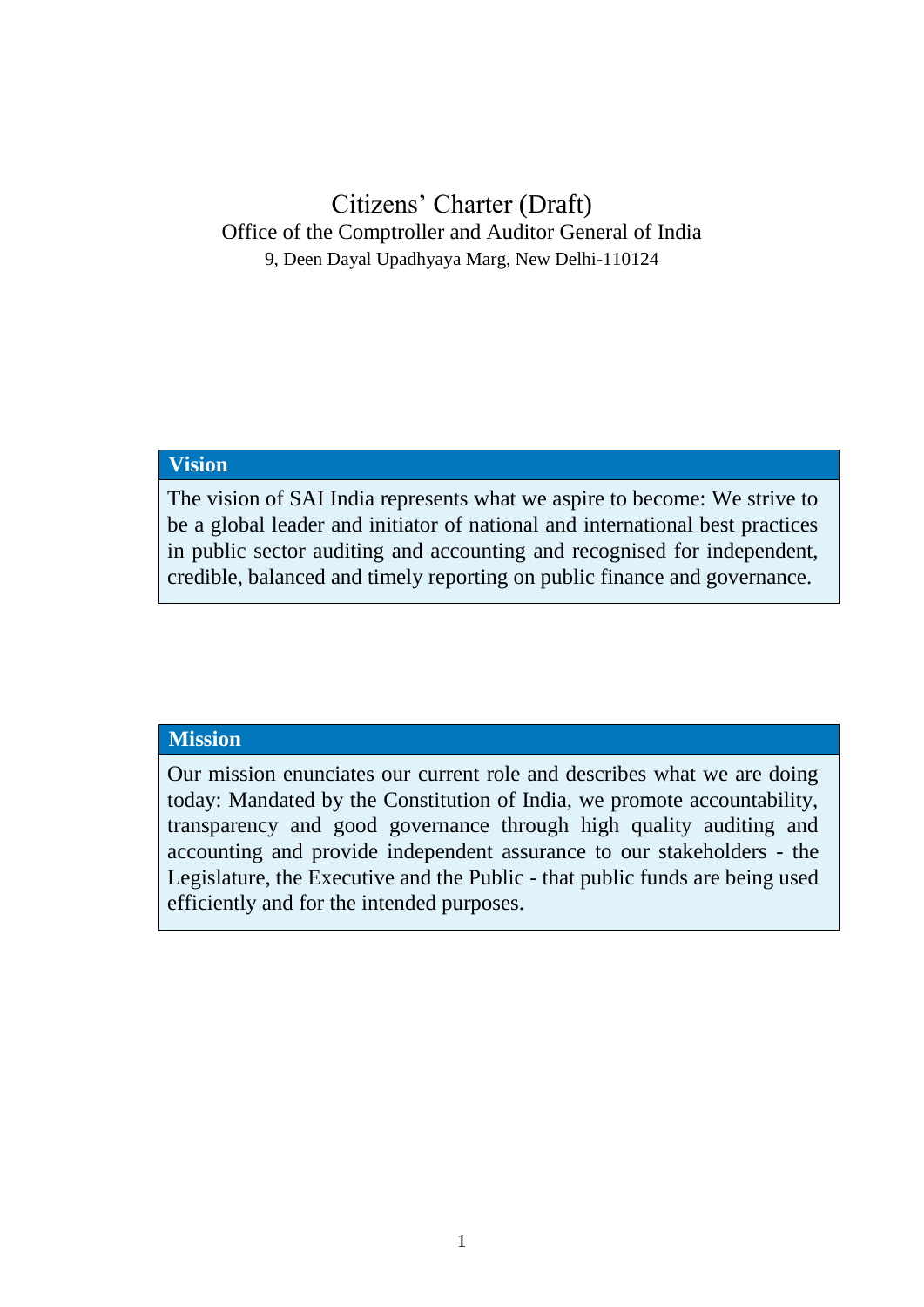#### **1. Placing of the Annual Finance and Appropriation Accounts and the Audit Reports of the CAG on the website of the CAG**

| <b>SN</b> | <b>Our Services</b>                                                                                                                                           | <b>How we measure our</b><br>performance                                                                                                                                                                         | <b>Our Timelines</b>                                                             |
|-----------|---------------------------------------------------------------------------------------------------------------------------------------------------------------|------------------------------------------------------------------------------------------------------------------------------------------------------------------------------------------------------------------|----------------------------------------------------------------------------------|
|           | Dissemination of<br>the Finance and<br>Appropriation<br>Accounts of the<br><b>States and Audit</b><br>reports of the CAG<br>through the website<br>of the CAG | Average time taken from the<br>date of tabling of Accounts<br>and Reports in the Parliament<br>or the State Legislature as the<br>case may be, to the date of<br>uploading the same on the<br>website of the CAG | 2 working days from<br>the date of tabling in<br>Parliament/State<br>Legislature |

#### **2. Supplementary Audit of Accounts of Government Companies**

| <b>SN</b>    | <b>Our Services</b>                        | <b>How we measure our</b><br>performance                                                                                                                                                                                                                                                                             | <b>Our Timelines</b>                                                                     |
|--------------|--------------------------------------------|----------------------------------------------------------------------------------------------------------------------------------------------------------------------------------------------------------------------------------------------------------------------------------------------------------------------|------------------------------------------------------------------------------------------|
| $\mathbf{1}$ | Empanelment of<br>Chartered<br>Accountants | (a) Average time taken to<br>upload provisional panel<br>on CAG website, from the<br>last date for submission of<br>online applications by<br>Firms/LLPs<br>$(b)$ Average time taken to<br>upload final panel on CAG<br>website, from the last date<br>for receipt of<br>representations on the<br>provisional panel | (a) Second<br>week<br>-of<br>April every year<br>$(b)$ Fourth week of July<br>every year |

Grievance Redressal: Grievances with regard to provisional empanelment, if any, may be sent through email to *[sao2ca5@cag.gov](mailto:sao2ca5@cag.gov.in)*.in during the period of hosting of the provisional panel on CAG website. Grievances with regard to final empanelment hosted on CAG website may be addressed to Director General (Commercial), Office of the C&AG of India, 9, Deen Dayal Upadhyaya Marg, New Delhi 110124.

#### **3. Pensionary Benefits**

| <b>SN</b> | <b>Our Services</b>                              | How we measure our performance                                                                                                                                                                    | <b>Our Timelines</b>                                                                            |
|-----------|--------------------------------------------------|---------------------------------------------------------------------------------------------------------------------------------------------------------------------------------------------------|-------------------------------------------------------------------------------------------------|
|           | <b>Issue of Pension</b><br><b>Payment Orders</b> | Average time taken for issue of<br>Pension Payment Order, from the<br>date of receipt of pension papers<br>along with service books from the<br>respective Drawing and<br>Disbursing Office (DDO) | 30 working days<br>from the date of<br>receipt of pension<br>papers complete in<br>all respects |
| 2         | Finalization of<br>revision of<br>pension cases  | Average time taken for<br>finalization of pension revision<br>cases, from the date of receipt of<br>pension papers along with service<br>books from the respective DDO                            | 45 working days<br>from the date of<br>receipt of pension<br>papers complete in<br>all respects |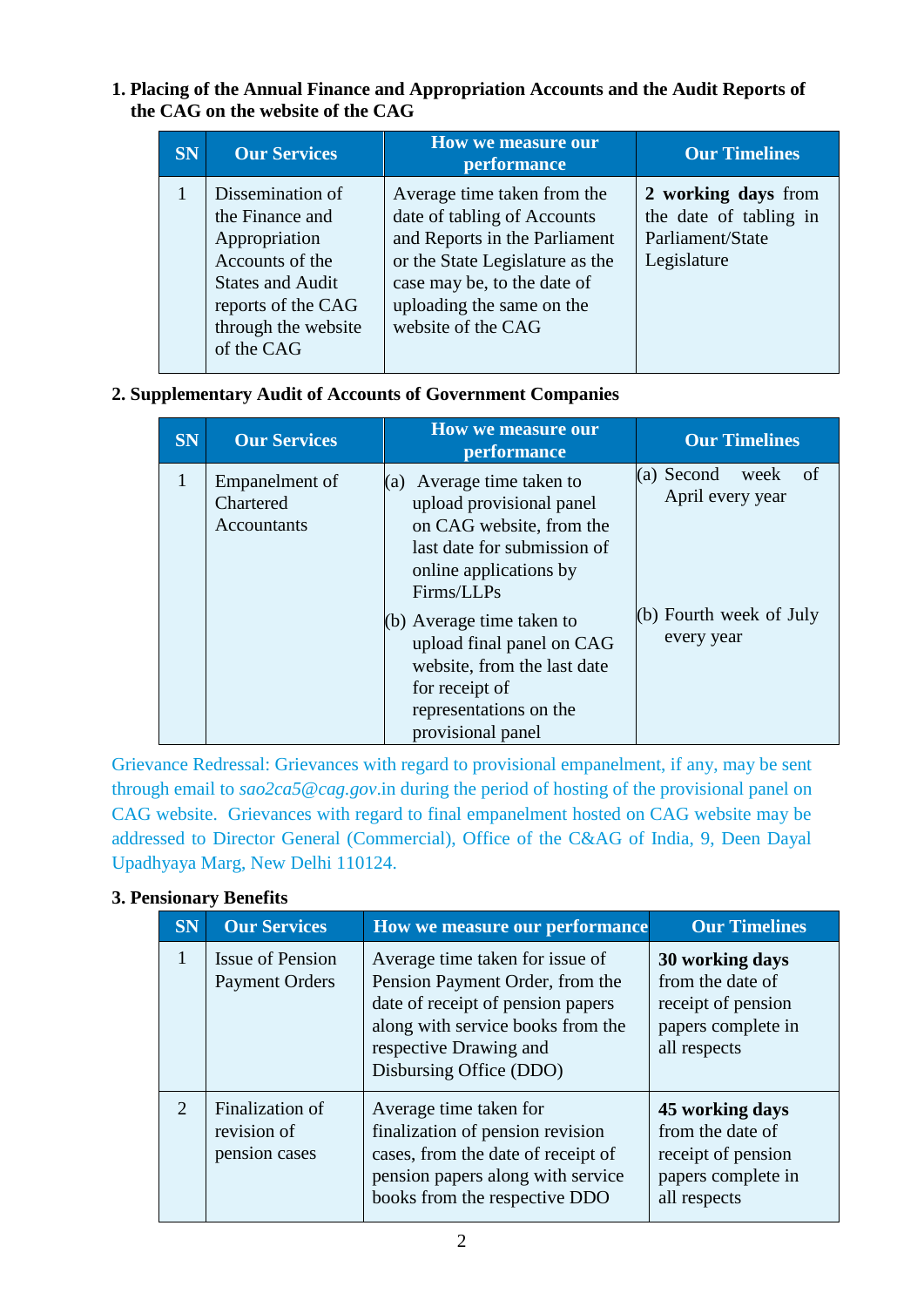| 3              | Re-authorisation<br>of Pension<br><b>Payment Orders</b><br>in cases<br>requiring<br>changes in<br>details (name of<br>family<br>pensioner, etc.) | Average time taken for revision of<br>Pension Payment Orders, from the<br>date of receipt of application from<br>the respective DDO                                                                                                                           | working days<br>15<br>from the date of<br>receipt of application<br>complete<br>in<br>all<br>respects |
|----------------|--------------------------------------------------------------------------------------------------------------------------------------------------|---------------------------------------------------------------------------------------------------------------------------------------------------------------------------------------------------------------------------------------------------------------|-------------------------------------------------------------------------------------------------------|
| $\overline{4}$ | Request for<br>additional<br>information/<br>documents, if<br>application is<br>incomplete                                                       | Average time taken to scrutinise<br>application on its receipt                                                                                                                                                                                                | 5 working days from<br>the date of receipt of<br>application                                          |
| 5              | Attending<br>to<br>Complaints                                                                                                                    | Online registration of complaints<br>done through Online<br>be<br>can<br>Grievance Redressal System of<br>respective AG offices. Offline<br>registration of complaints can be<br>done through Grievance redressal<br>cells in AG offices and through<br>post. | 30 working days<br>from the date of<br>receipt of the<br>complaint (both<br>online and offline)       |

#### **4. Provident Fund Dues**

| <b>SN</b>    | <b>Our Services</b>                                                                        | How we measure our performance                                                                                                        | <b>Our Timelines</b>                                                                                                                                            |
|--------------|--------------------------------------------------------------------------------------------|---------------------------------------------------------------------------------------------------------------------------------------|-----------------------------------------------------------------------------------------------------------------------------------------------------------------|
| $\mathbf{1}$ | Issue of orders<br>for final<br>withdrawal                                                 | Average time taken for issue of<br>orders for final withdrawal, from<br>the date of receipt of application<br>from the respective DDO | 20 working days<br>from the date of<br>receipt of application<br>complete in all<br>respects                                                                    |
| 2            | Issue of annual<br>statements to the<br><b>GPF</b> subscribers                             | Issuing GPF statements by 31<br>July of every year                                                                                    | 31 July following<br>the end of the<br>financial year, on<br>receipt of complete<br>information/<br>schedule from<br>State's Accounts<br><b>Rendering Units</b> |
| 3            | Request for<br>additional<br>information/<br>documents, if<br>application is<br>incomplete | Average time taken to scrutinise<br>application on its receipt                                                                        | 5 working days from<br>the date of receipt of<br>application                                                                                                    |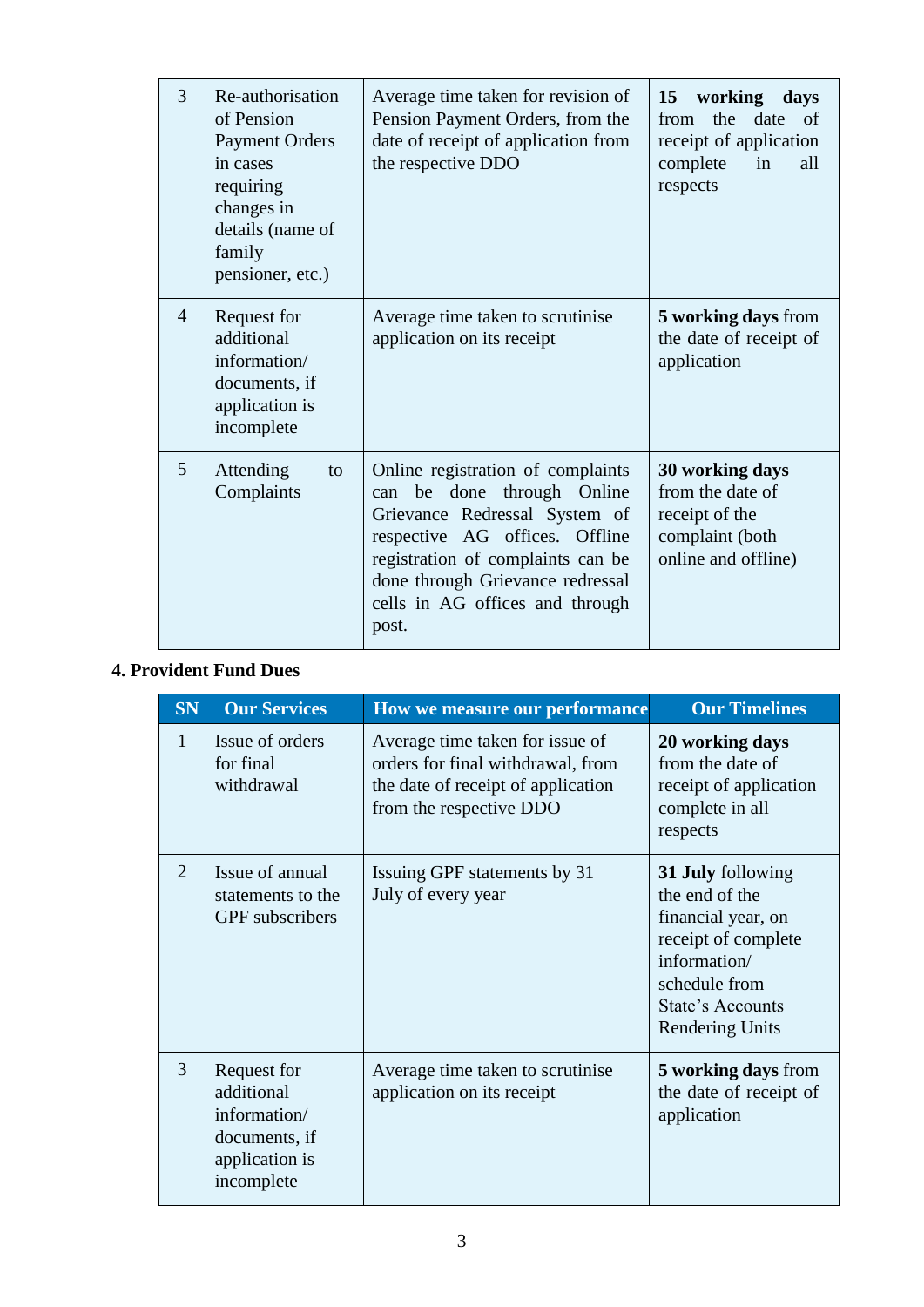| Attending to<br>Complaints | Online registration of complaints<br>can be done through Online                                                                                                           | 30 working days<br>from the date of                      |
|----------------------------|---------------------------------------------------------------------------------------------------------------------------------------------------------------------------|----------------------------------------------------------|
|                            | Grievance Redress System of<br>respective AG offices. Offline<br>registration of complaints can be<br>done through Grievance redressal<br>cells in AG offices and through | receipt of the<br>complaint (both<br>online and offline) |
|                            | post.                                                                                                                                                                     |                                                          |

#### **5. Gazetted Entitlement Functions**

| <b>SN</b>      | <b>Our Services</b>                                                                        | How we measure our performance                                                                                                                                                                                                                        | <b>Our Timelines</b>                                               |
|----------------|--------------------------------------------------------------------------------------------|-------------------------------------------------------------------------------------------------------------------------------------------------------------------------------------------------------------------------------------------------------|--------------------------------------------------------------------|
| $\mathbf{1}$   | Issue of Pay Slips                                                                         | Average time taken for issue of<br>Pay Slips from the date of receipt<br>of application from the respective<br><b>DDO</b>                                                                                                                             | 20 working days<br>from the date of<br>receipt of<br>application   |
| $\overline{2}$ | Issue of history of<br><b>Service Sheets</b>                                               | Average time taken for issue of<br>History of Service Sheet from the<br>date of receipt of application from<br>the respective DDO                                                                                                                     | 30 working days<br>from the date of<br>receipt of<br>application   |
| 3              | Request for<br>additional<br>information/<br>documents, if<br>application is<br>incomplete | Average time taken to scrutinise<br>application on its receipt                                                                                                                                                                                        | 5 working days<br>from the date of<br>receipt of<br>application    |
| $\overline{4}$ | Attending to<br>Complaints                                                                 | Online registration of complaints<br>can be done through Online<br>Grievance Redress System of<br>respective AG offices. Offline<br>registration of complaints can be<br>done through Grievance redressal<br>cells in AG offices and through<br>post. | 30 working days<br>from the date of<br>receipt of the<br>complaint |

Grievance Redressal (Items 1, 2 and 3): A link has been made available at *https://cag.gov.in/content/entitlement* in the CAG website to provide State-wise Grievance Redressal Mechanism for any type of entitlement related grievances. If not satisfied with the response or non-receipt of response, the subscribers may contact the Deputy Accountant General (Fund/Pension) of the Accountant General's office concerned. For further resolution, subscribers may send email to the Senior Administrative Officer (Complaint) in CAG's office at *grstate2@cag.gov.in*.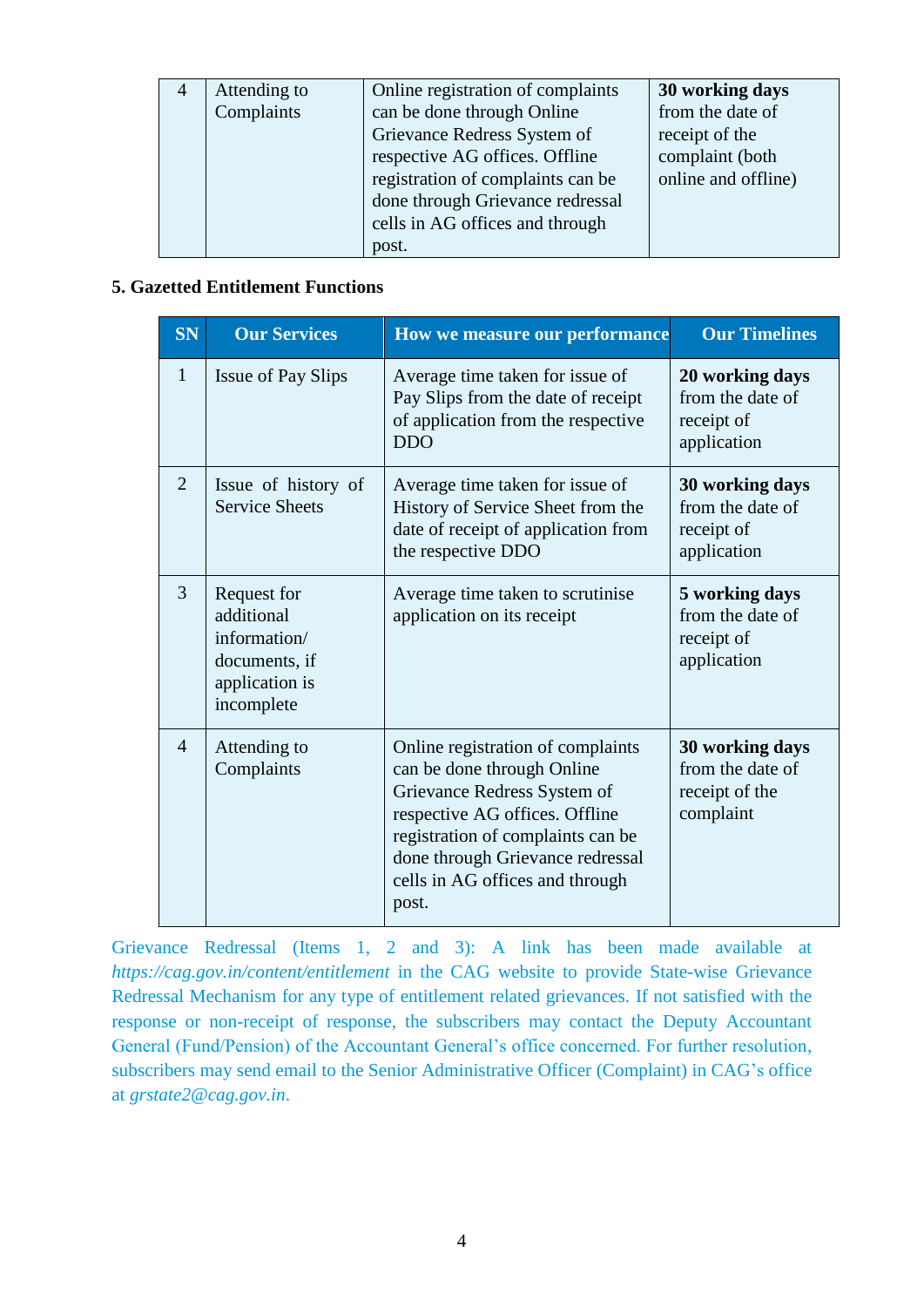#### **6. Performance Report of the Indian Audit and Accounts Department**

| <b>SN</b> | <b>Our Services</b>                                                   | <b>How we measure our</b><br>performance                                                                                                                                                                                                                            | <b>Our Timelines</b>                                  |
|-----------|-----------------------------------------------------------------------|---------------------------------------------------------------------------------------------------------------------------------------------------------------------------------------------------------------------------------------------------------------------|-------------------------------------------------------|
|           | Performance<br>Report of the Indian<br>Audit & Accounts<br>Department | A performance report giving<br>an overview of the<br>functioning and significant<br>activities of the department is<br>published every year for the<br>benefit of our stakeholders,<br>including legislators,<br>executives, academia, and<br>members of the public | 6-9 months from the<br>close of the financial<br>year |

#### **If service is not rendered as per the timelines:**

- 1. Inform/write to Ms. Vidhu Sood, Principal Director (SMU), Office of the C&AG, 9, Deen Dayal Upadhyaya Marg, New Delhi 110124; Phone: 23236827; *dgsmu@cag.gov.in*
- 2. Send email to Strategic Management Unit of the Office of the C&AG, New Delhi at *sao1smu@cag.gov.in*

#### **Central Public Information Officer**

Senior Deputy Accountant General/Deputy Accountant General/Director/Deputy Director, incharge of Administration in each of the offices of Principal Accountant General/Accountant General/Director General of Audit/Principal Director of Audit/Director of Audit that functions as an independent Public Authority is designated as PIO, and the Head of the office in these offices in the rank of Director General/Principal Accountant General/Accountant General/ Principal Director is designated as Appellate Authority under the RTI Act.

For further information/clarifications contact:

Ms. A. Fani Rao Dy. Director (Legal) and Central Public Information Officer (Headquarters) Office of the Comptroller and Auditor General of India 9, Deen Dayal Upadhyay Marg, New Delhi 110124 Phone: 91-11-23509222 Fax: 91-11-23239335 Email: raof@cag.gov.in

> Comments or suggestions on draft Citizens' Charter may please be sent to dgsmu@cag.gov.in  $\mathcal{R}$ sao1smu@cag.gov.in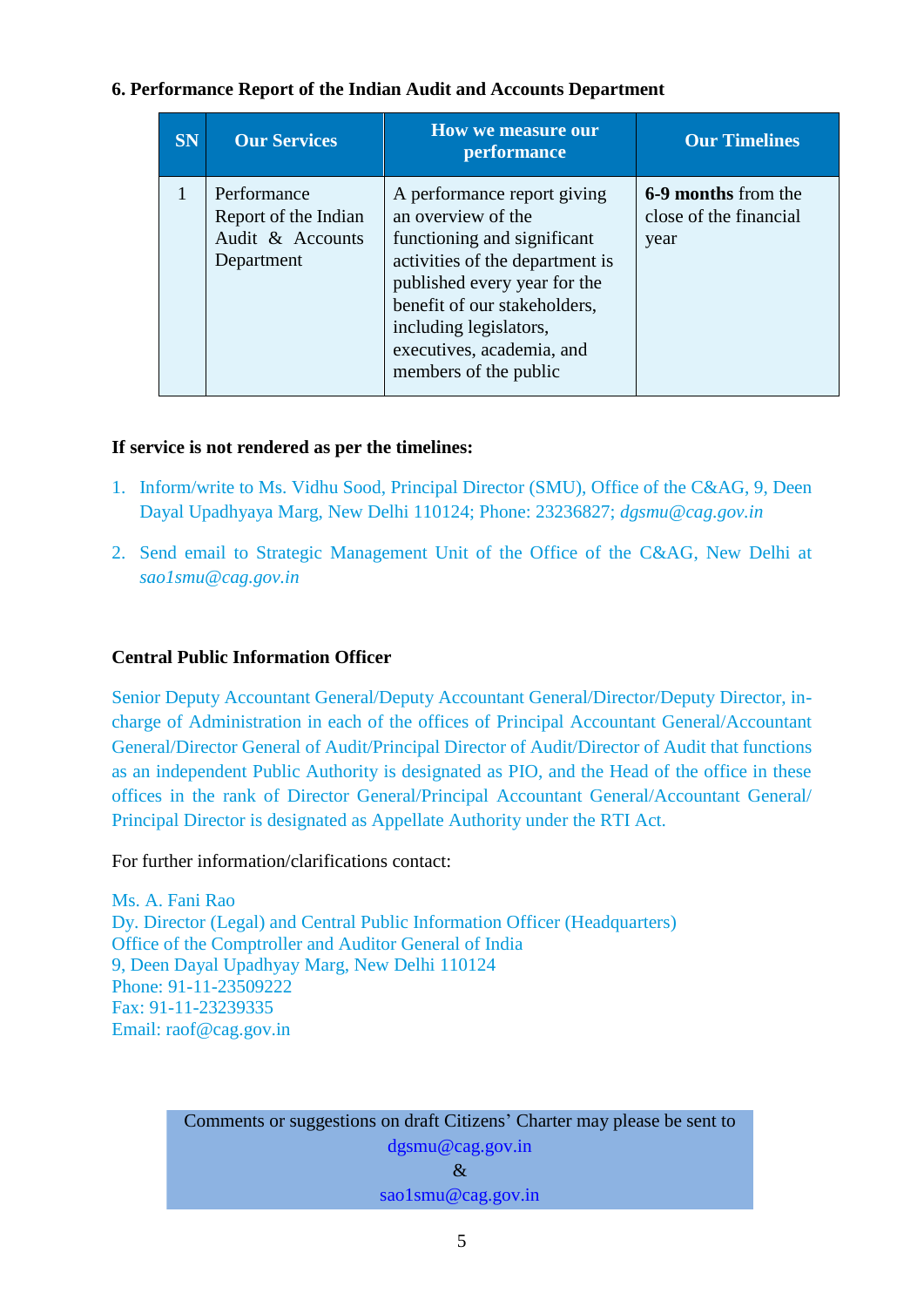

# भारत के नियंत्रक एवं महालेखापरीक्षक का कार्यालय



लोकहितार्थ सत्यनिष्ठा Dedicated to Truth in Public Interest

# सिटिजन चार्टर (ड्राफ्ट)



# टििम्बर 2019

सिटिजन चार्टर के मसौदे पर टिप्पणियाँ या सुझाव कृपया निम्नलिखित पर भेजे

dgsmu@cag.gov.in और sao1smu@cag.gov.in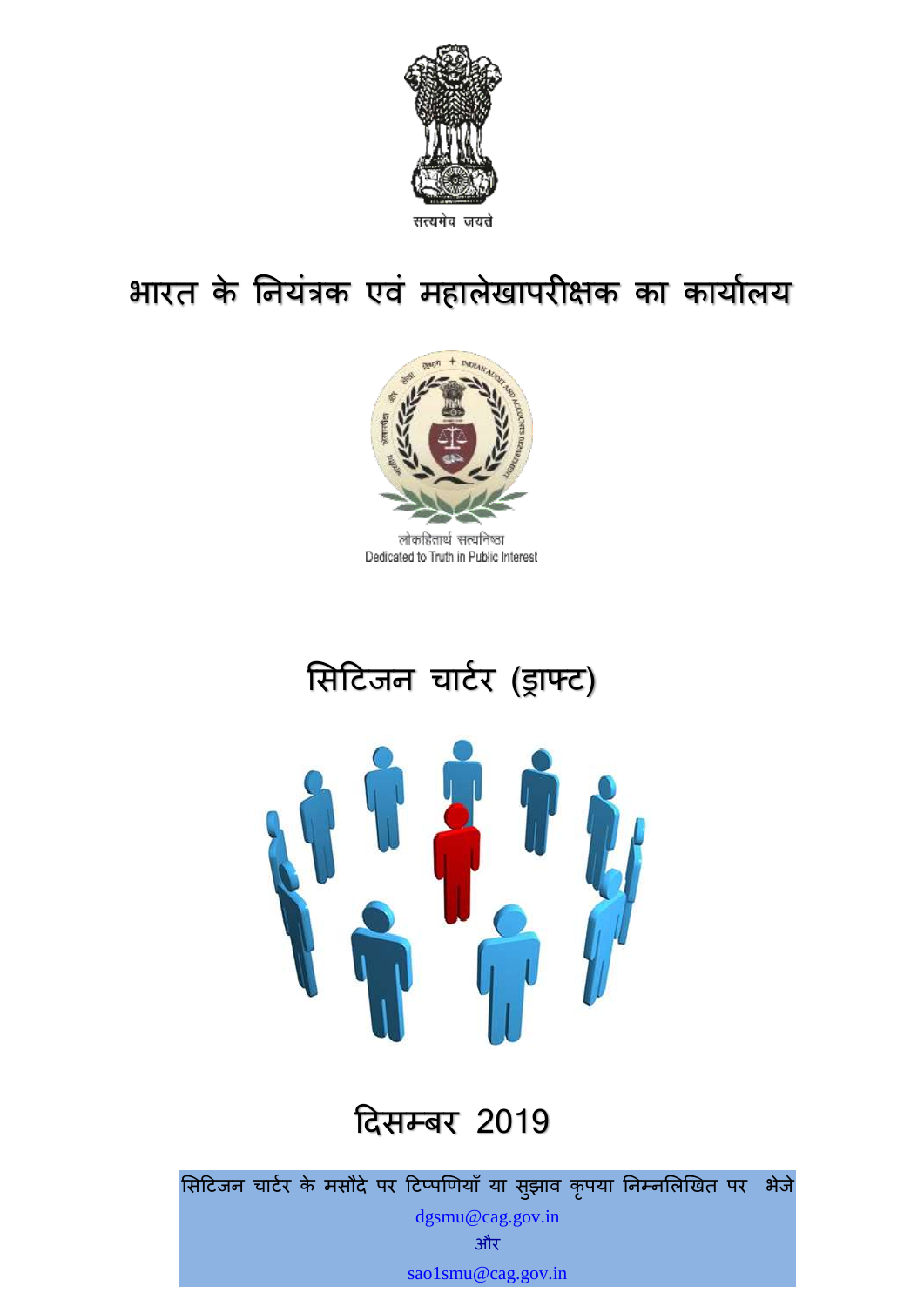## सिटिजन चार्टर (ड्राफ्ट) भारत के नियंत्रक एवं महालेखापरीक्षक का कार्यालय 9, िीन ियाल उपाध्याय मार्ट, नई टिल्ली-110124

## **दरूदृष्टि**

साई का दृष्टिक्षेत्र यह दर्शाता है कि हम कुछ बनने के लिए क्या अभिलाषा करते हैं; हम सार्वभौम लीडर बनने और सार्वजनिक क्षेत्र लेखापरीक्षण और लेखाकरण में राष्ट्रीय और अंतर्राष्ट्रीय उत्तम पद्धतियों के आरंभकर्ता और लोक वित्त और अभिशासन पर स्वतंत्र, विश्वसनीय, संतुलित और समय से रिपोर्टिंग के लिए मान्य होने के लिए प्रयास करते हैं।

#### **उद्देश्य**

हमारा उद्देश्य हमारी वर्तमान भूमिका को प्रस्तुत करता है और आज हम क्या कर रहे हैं, इसका वर्णन करता है: भारत के संविधान दवारा अधिदेशित उच्च गुणवत्ता लेखापरीक्षण और लेखाकरण के माध्यम से हम जवाबदेही, पारदर्शिता और अच्छे अभिशासन को उन्नत करते हैं और अपने पणधारियों-विधानमंडल, कार्यकारिणी और आम जनता को स्वतंत्र आश्वासन मुहैया कराते हैं कि लोक निधियों का दक्षता से और अभिप्रेत प्रयोजनों के लिए उपयोर् ककया जाता है।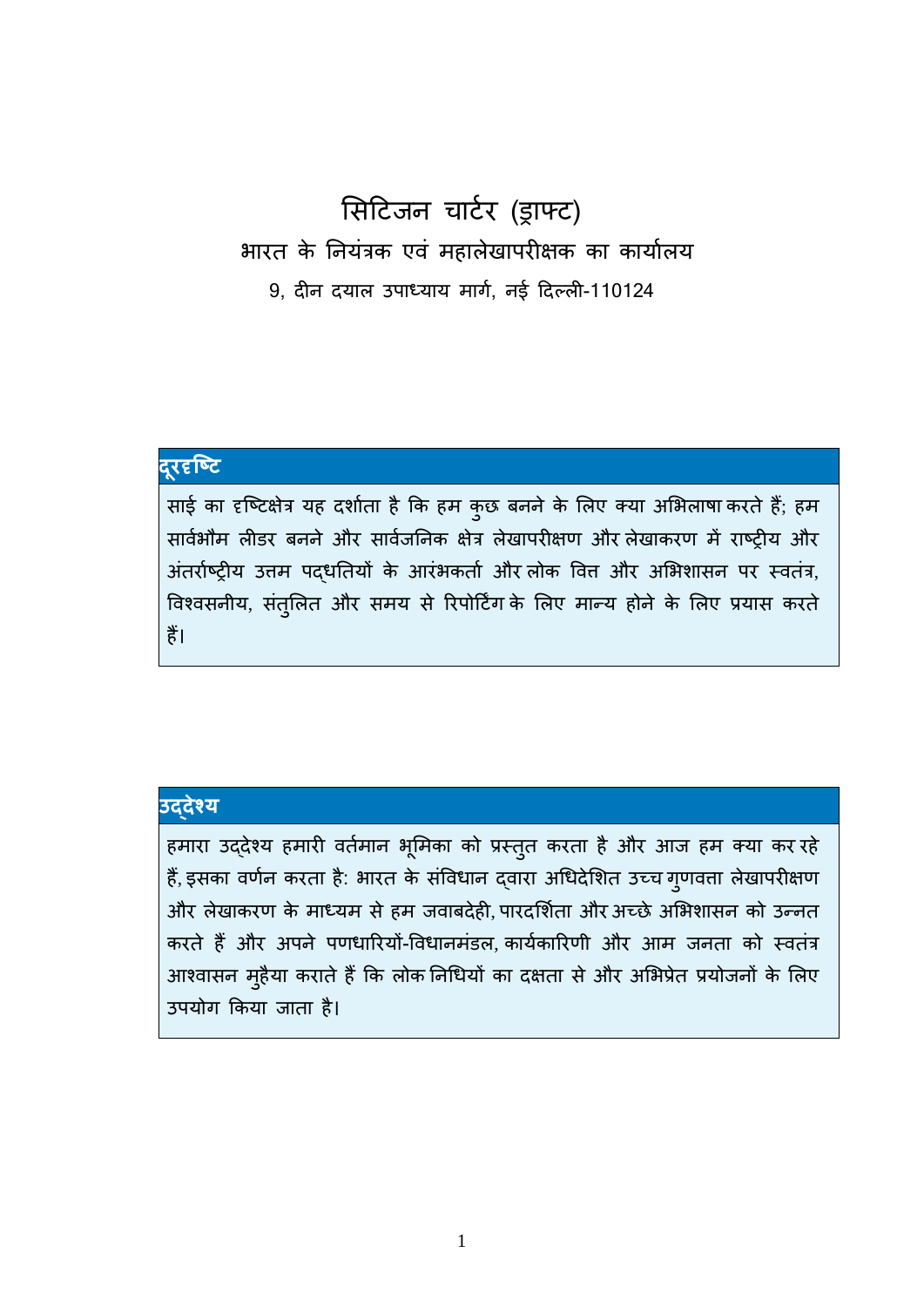**1. वार्षिक र्वत्त और र्वनियोग लेखों और सीएजी के लेखापरीक्षा प्रनिवेदिों को सीएजी की वेबसाइि पर डालिा** 

| क्रम<br>सं. | हमारी सेवाएं          | हम अपने निष्पादन का मापन<br>कैसे करते है | हमारी समय सीमाएं      |
|-------------|-----------------------|------------------------------------------|-----------------------|
|             | सीएजी की वेबसाइट      | संसद या राज्य विधान मंडल                 | संसद/राज्य<br>विधान   |
|             | के माध्यम से राज्य    | में, जैसा भी मामला हो, लेखों             | मंडल में प्रस्तुतिकरण |
|             | के वित्त और           | और प्रतिवेदनों के                        | तिथि से $2$<br>की     |
|             | विनियोग लेखों और      | प्रस्तुतिकरण की तिथि से                  | कार्यकारी दिवस        |
|             | सीएजी के              | सीएजी की वेबसाइट पर उसे                  |                       |
|             | लेखापरीक्षा           | अपलोड करने की तिथि तक                    |                       |
|             | प्रतिवेदनों का प्रसार | लिया गया औसत समय                         |                       |
|             |                       |                                          |                       |

**2. सरकारी कम्पनियों के लेखों की अिुपूरक लेखापरीक्षा**

| क्रम<br>सं.  | हमारी सेवाएं      | हम अपने निष्पादन का मापन<br>कैसे करते है | हमारी समय सीमाएं            |
|--------------|-------------------|------------------------------------------|-----------------------------|
| $\mathbf{1}$ | सनदी लेखाकारों का | कि. फर्म/एलएलपी<br>दवारा                 | कि. प्रत्येक वर्ष अप्रैल का |
|              | मनोनयन            | आवेदन के ऑनलाइन                          | दूसरा सप्ताह                |
|              |                   | प्रस्तुतिकरण की अंतिम                    |                             |
|              |                   | तिथि से सीएजी की                         |                             |
|              |                   | वेबसाइट पर अनंतिम पैनल                   |                             |
|              |                   | को अपलोड करने में लिया                   |                             |
|              |                   | गया औसत समय                              |                             |
|              |                   | ख. अनंतिम पर पैर पर                      | ख. प्रत्येक वर्ष ज़्लाई का  |
|              |                   | अभ्यावेदनों की प्राप्ति की               | चौथा सप्ताह                 |
|              |                   | अंतिम तिथि से सीएजी की                   |                             |
|              |                   | वेबसाइट पर अंतिम पैनल                    |                             |
|              |                   | अपलोड करने में लिया गया                  |                             |
|              |                   | औसत समय                                  |                             |

शिकायत समाधान : अनंतिम मनोनयन से संबंधित शिकायत, यदि कोई हो, सीएजी की वेबसाइट पर अनंतिम पैनल की होस्टिंग अवधि के दौरान [sao2ca5@cag.gov](mailto:sao2ca5@cag.gov.in).in को ईमेल के माध्यम से भेजी जा सकती है। सीएजी की वेबसाइट पर डाले गए अंतिम मनोनयन से संबंधित शिकायत महानिदेशक (वाणिज्यिक), भारत के नियंत्रक एवं महालेखापरीक्षक का कार्यालय 9, दीन दयाल उपाध्याय मार्ग, नई दिल्ली 110124 को भेजी जा सकती है।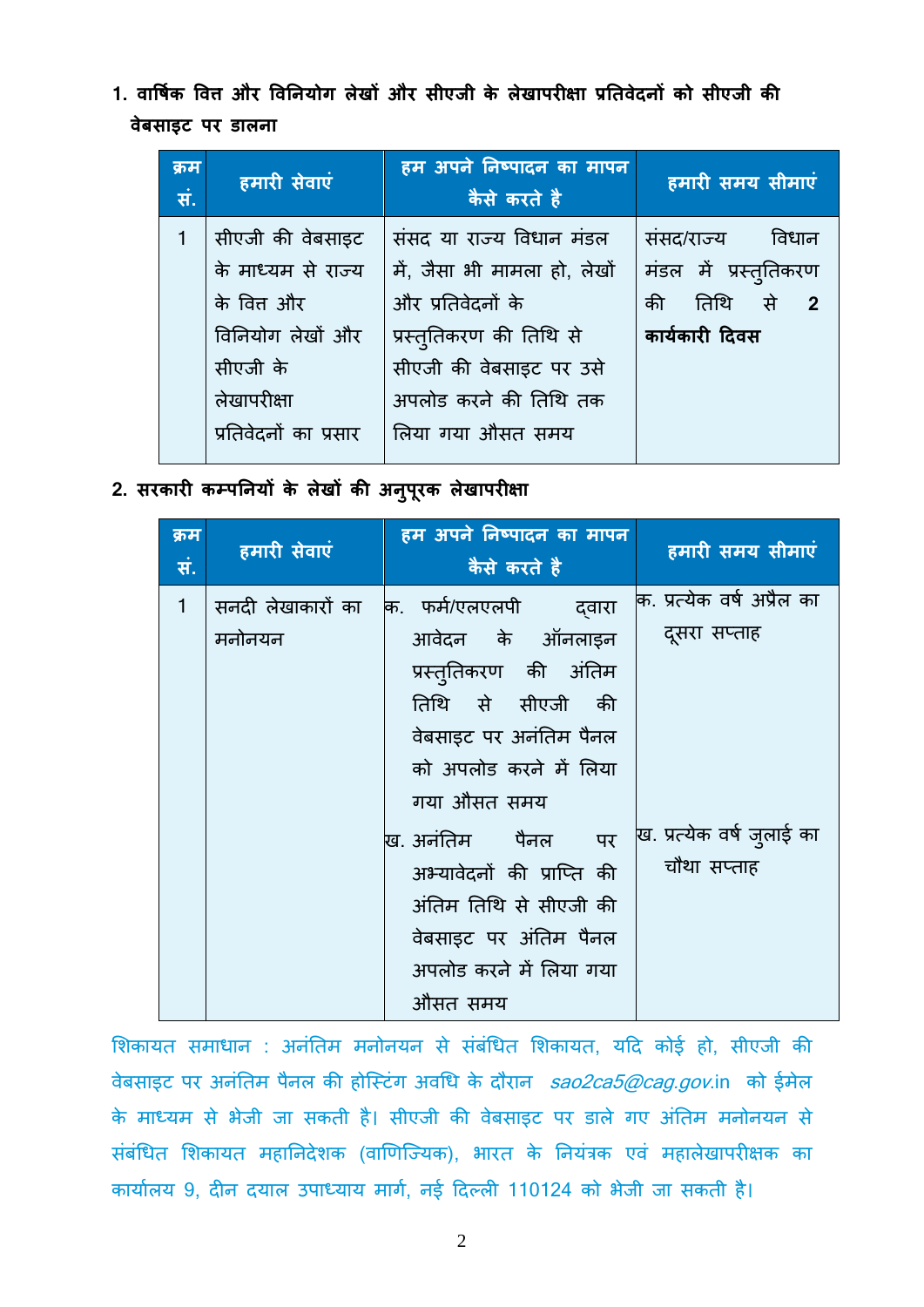## **3. पेंशि संबंधी लाभ**

| क्रम<br>सं.    | हमारी सेवाएं                                                                                                                                        | हम अपने निष्पादन का मापन कैसे<br>करते है                                                                                                                                 | हमारी समय सीमाएं                                                                        |
|----------------|-----------------------------------------------------------------------------------------------------------------------------------------------------|--------------------------------------------------------------------------------------------------------------------------------------------------------------------------|-----------------------------------------------------------------------------------------|
| 1              | पेंशन भ्गतान<br>् जारी<br>आदेश<br>करना                                                                                                              | संबंधित आहरण और संवितरण<br>अधिकारी (डीडीओ) से सेवा<br>पुस्तिका सहित पेंशन संबंधी<br>कागजातों की प्राप्ति तिथि से पेंशन<br>भुगतान आदेश जारी करने हेतु<br>लिया गया औसत समय | सभी संदर्भों में पूर्ण<br>पेंशन कागजातों की<br>प्राप्ति की तिथि से<br>30 कार्यकारी दिवस |
| $\overline{2}$ | पेंशन मामलों में<br>संशोधन को<br>अंतिम रूप देना                                                                                                     | संबंधित डीडीओ से सेवा पुस्तिका<br>सहित पेंशन संबंधी कागजातों की<br>प्राप्ति तिथि से पेंशन संशोधन<br>मामलों को अंतिम रूप देने में लिया<br>गया औसत समय                     | सभी संदर्भों में पूर्ण<br>पेंशन कागजातों की<br>प्राप्ति की तिथि से<br>45 कार्यकारी दिवस |
| 3              | विवरण<br>(पारिवारिक<br>पेंशनरों का नाम<br>आदि) में आवश्यक<br>परिवर्तन के<br>मामलों में पेंशन<br>भिगतान आदेशों<br>को प् <i>न</i> : प्राधिकार<br>देना | संबंधित डीडीओ से आवेदन की<br>प्राप्ति की तारीख से पेंशन भुगतान<br>आदेशों के संशोधन हेत् लिया गया<br>औसत समय                                                              | सभी पूर्ण मामलों में<br>आवेदन की प्राप्ति की<br>तारीख से 15 कार्य<br>दिवस               |
| $\overline{4}$ | अतिरिक्त<br>जानकारी/<br>दस्तावेजों के लिए<br>अन् <b>रोध,</b> यदि<br>आवेदन अपूर्ण है।                                                                | आवेदन की प्राप्ति पर इसकी<br>संवीक्षा हेत् लिया गया औसत<br>समय                                                                                                           | आवेदन की प्राप्ति की<br>तारीख से 5 कार्य<br>दिवस                                        |
| 5              | शिकायतों पर<br>ध्यान देना                                                                                                                           | शिकायतों का ऑनलाइन पंजीकरण<br>संबंधित कार्यालयों के ऑनलाइन<br>शिकायत समाधान प्रणाली के                                                                                   | शिकायत (ऑनलाइन<br>ऑफ<br>तथा<br>लाइन<br>दोनों) की प्राप्ति की                            |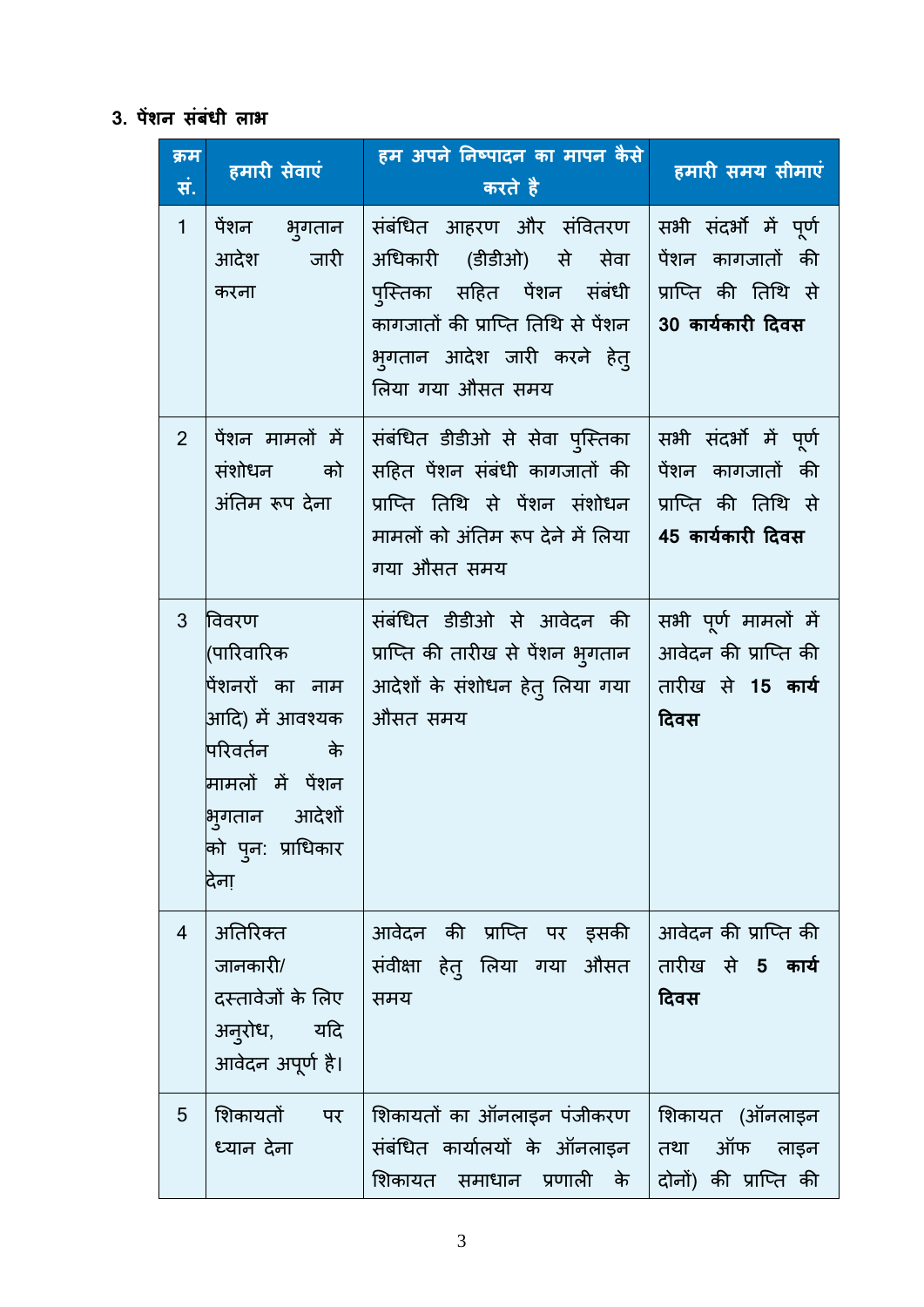|  | माध्यम से किया जा सकता है। तारीख से 30 कार्य |      |  |  |
|--|----------------------------------------------|------|--|--|
|  | शिकायतों का ऑफलाइन पंजीकरण                   | दिवस |  |  |
|  | संबन्धित कार्यालयों में शिकायत               |      |  |  |
|  | समाधान कक्ष और डाक के माध्यम                 |      |  |  |
|  | किया जा सकता है।                             |      |  |  |
|  |                                              |      |  |  |

## **4. भर्वटय निधध देय**

| क्र.<br>सं.    | हमारी सेवाएं                                                                | हम अपने निष्पादन का मापन कैसे<br>करते है                                                                              | हमारी समय सीमाएं                                                                                                                               |
|----------------|-----------------------------------------------------------------------------|-----------------------------------------------------------------------------------------------------------------------|------------------------------------------------------------------------------------------------------------------------------------------------|
| $\mathbf{1}$   | अंतिम आहरण के<br>लिए आदेशों को<br>जारी करना                                 | संबंधित डीडीओ से आवेदन की<br>  प्राप्ति की तारीख से अंतिम आहरण<br>के लिए आदेशों को जारी करने हेत्<br>लिया गया औसत समय | सभी पूर्ण मामलों में<br>आवेदन की प्राप्ति की<br>तारीख से 20 कार्य<br>दिवस                                                                      |
| $\overline{2}$ | जीपीएफ<br>अभिदाताओं को<br>वार्षिक विवरण<br>जारी करना                        | प्रत्येक वर्ष 31 जुलाई तक जीपीएफ<br>  विवरण जारी करना                                                                 | राज्य की लेखे<br>प्रस्तुतिकरण इकाइयों<br>से पूरी जानकारी/<br>अन् <b>सूची की प्राप्ति</b><br>पर अन्गामी वितीय<br>वर्ष 31 जुलाई की<br>समाप्ति पर |
| 3              | अतिरिक्त<br>जानकारी/<br>दस्तावेजों के लिए<br>अनुरोध, यदि<br>आवेदन अपूर्ण है | आवेदन की प्राप्ति पर इसकी<br>संवीक्षा हेत् लिया गया औसत<br>समय                                                        | आवेदन की प्राप्ति की<br>तारीख से 5 कार्य<br>दिवस                                                                                               |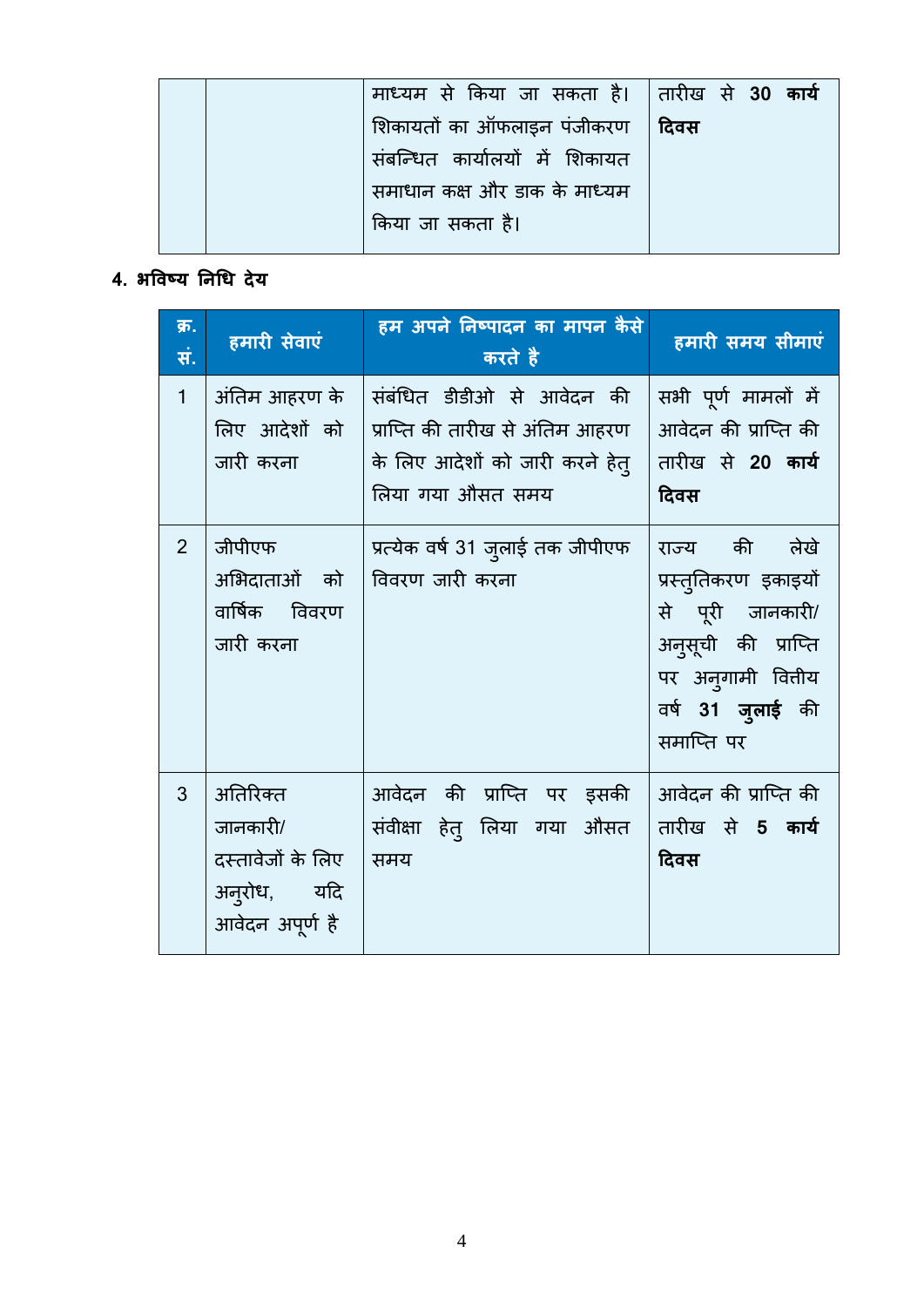| 4 | शिकायतों   | पर | शिकायतों का ऑनलाइन पंजीकरण    शिकायत  (ऑनलाइन          |      |
|---|------------|----|--------------------------------------------------------|------|
|   | ध्यान देना |    | संबंधित महालेखाकार कार्यालयों के $\mid$ तथा आँफ लाइन   |      |
|   |            |    | ऑनलाइन शिकायत समाधान दोनों) की प्राप्ति की             |      |
|   |            |    | प्रणाली के माध्यम से किया जा  तारीख से <b>30 कार्य</b> |      |
|   |            |    | सकता है। शिकायतों का ऑफलाइन                            | दिवस |
|   |            |    | पंजीकरण महालेखाकार कार्यालयों                          |      |
|   |            |    | में शिकायत समाधान कक्ष और                              |      |
|   |            |    | डाक के माध्यम किया जा सकता                             |      |
|   |            |    | है।                                                    |      |

## **5. राजपत्रिि हकदारी कायि**

| क्र.<br>सं.    | हमारी सेवाएं                                                                     | हम अपने निष्पादन का मापन कैसे<br>करते है                                                                     | हमारी समय सीमाएं                                  |
|----------------|----------------------------------------------------------------------------------|--------------------------------------------------------------------------------------------------------------|---------------------------------------------------|
| $\mathbf{1}$   | वेतन पर्ची जारी<br>करना                                                          | संबंधित डीडीओ से आवेदन की<br>प्राप्ति की तारीख से वेतन पर्ची<br>जारी करने हेत् लिया गया औसत<br>समय           | आवेदन की प्राप्ति<br>की तारीख से 20<br>कार्य दिवस |
| 2 <sup>1</sup> | सेवा शीट्स का<br>इतिहास जारी करना                                                | संबंधित डीडीओ से आवेदन की<br>प्राप्ति की तारीख से सेवा शीट्स<br>का इतिहास जारी करने हेत् लिया<br>गया औसत समय | आवेदन की प्राप्ति<br>की तारीख से 30<br>कार्य दिवस |
| 3              | अतिरिक्त जानकारी/<br>दस्तावेजों के लिए<br>अन् <b>रोध,</b> यदि<br>आवेदन अपूर्ण है | आवेदन की प्राप्ति पर इसकी<br>संवीक्षा हेत् लिया गया औसत<br>समय                                               | आवेदन की प्राप्ति<br>की तारीख से 5<br>कार्य दिवस  |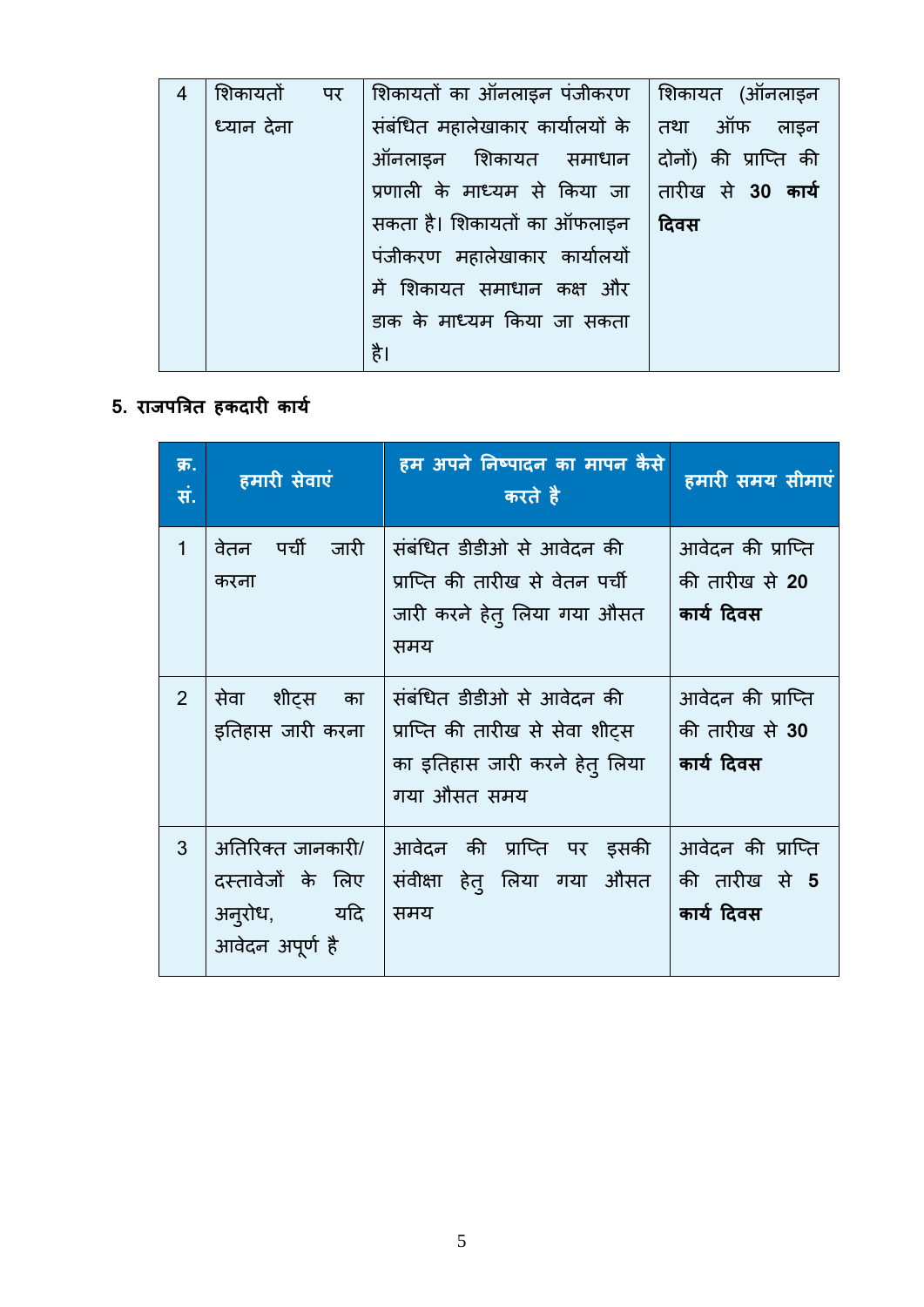| 4 |      | शिकायतों पर ध्यान  शिकायतों का ऑनलाइन पंजीकरण       | शिकायत<br>की |
|---|------|-----------------------------------------------------|--------------|
|   | देना | संबंधित महालेखाकार कार्यालयों के  प्राप्ति की तारीख |              |
|   |      | ऑनलाइन शिकायत समाधान से 30 <b>कार्य दिवस</b>        |              |
|   |      | प्रणाली के माध्यम से किया जा                        |              |
|   |      | सकता है। शिकायतों का ऑफलाइन                         |              |
|   |      | पंजीकरण महालेखाकार कार्यालयों                       |              |
|   |      | में शिकायत समाधान कक्ष और                           |              |
|   |      | डाक के माध्यम किया जा सकता                          |              |
|   |      | है।                                                 |              |
|   |      |                                                     |              |

शिकायत समाधान (मद 1, 2 एवं 3): किसी भी प्रकार की हकदारी संबंधित शिकायत के लिए राज्य-वार शिकायत समाधान तंत्र प्रदान करने के लिए सीएजी की वेबसाइट *https://cag.gov.in/content/entitlement* पर सलंक उपलब्यो कराया र्या है। यटि प्रनतकिया समलने या प्रतिक्रिया न मिलने से असंतुष्ट है तो अभिदाता संबंधित महालेखाकार के कार्यालय के उप महालेखाकार (फंड / पेंशन) से संपर्क कर सकते है। आगे समाधान के लिए, अभिदाता सीएजी के कायाटलय में वररटठ प्रर्ािननक अधयोकारी (सर्कायत) को *grstate2@cag.gov.in* ईमेल पर भेज सकते है।

| क्र.<br>सं.  | हमारी सेवाएं                                                  | हम अपने निष्पादन का मापन<br>कैसे करते है                                                                                                                                                                                                                                                              | हमारी समय सीमाएं |
|--------------|---------------------------------------------------------------|-------------------------------------------------------------------------------------------------------------------------------------------------------------------------------------------------------------------------------------------------------------------------------------------------------|------------------|
| $\mathbf{1}$ | भारतीय लेखापरीक्षा<br>एवं लेखा विभाग का<br>निष्पादन प्रतिवेदन | विभाग के कार्यचालन और   वित्त वर्ष की समाप्ति<br>महत्वपूर्ण गतिविधियों का  से <b>6-9 महीने</b><br>विहंगावलोकन देते ह्ए एक<br>निष्पादन प्रतिवेदन हमारे<br>पणधारियों के लाभ के लिए<br>प्रत्येक वर्ष प्रकाशित किया<br>जाता है, जिसमें विधायक,<br>कार्यकारी, शैक्षणिक समुदाय<br>और जन प्रतिनिधि शामिल है। |                  |

### 6. **भारतीय लेखापरीक्षा एवं लेखा विभाग का निष्पादन प्रतिवेदन**

**यदद समय सीमा के अिुसार सेवा प्रदाि िहीं की जािी है:**